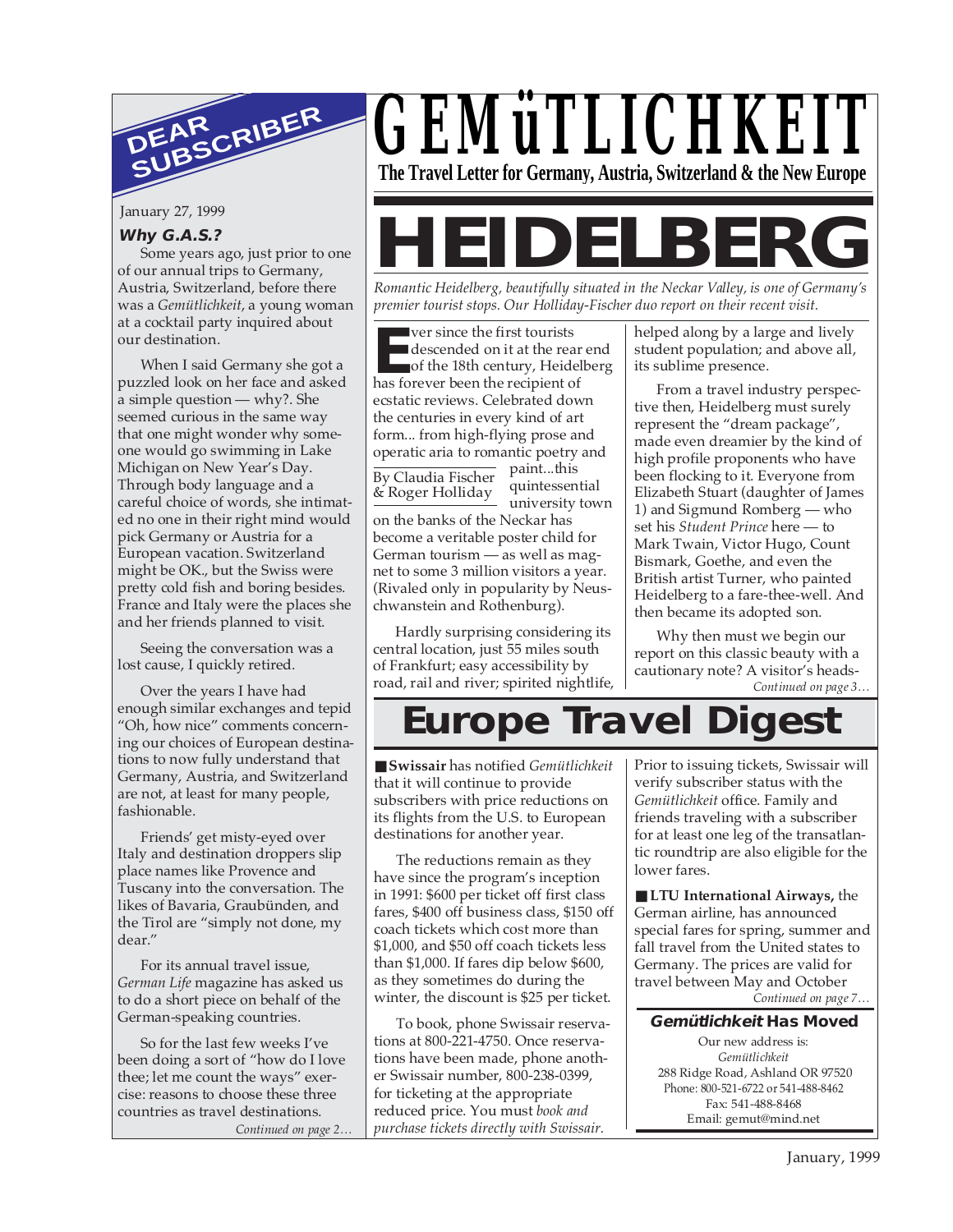#### *DEAR SUBSCRIBER Continued from page 1*

#### First Things First

A good place to start such a list is with breakfast. The German, Austrian, Swiss (let's just collectively call them G.A.S., for now) buffet is a marvelous collection of the very freshest dairy products, rolls and bread, sliced meats, jams and jellies (often house-made), various juices, often fresh fruit, usually a variety of cereals — including a pre-mixed concoction of müsli and yogurt to which I am partial — and coffee or tea. These are just the basics; at more expensive hotels the spread can be a lot more elaborate and include such things as omelettes, fancy baked goods, and so on.

The G.A.S. breakfast included in the price of the hotel room is the most bountiful we have experienced in Europe; much superior, for example, to the French continental breakfast of coffee and a croissant (admittedly an excellent coffee and croissant) or the Italian morning repast which sometimes is just coffee.

#### Transportation

Road or rail, no European transport system can match G.A.S. Let's start with Switzerland's rail system, hands down the best on the continent — maybe the world; 1800 stations in a country the size of Maine, all scheduled to mesh beautifully with the country's huge complex of light rail, boat, and bus networks. Of course, there is rail service to both Geneva and Zürich airports. At the

end of a trip earlier this month, we needed to get from Brig, near the Italian border, to the Zürich Airport in the north to catch an afternoon plane to San Francisco. It was snowing heavily and we had to get over, around or under the rugged Bernese Oberland. After an 8:30am breakfast at our Brig hotel, we walked five minutes to the station, through the snow, to catch a 9:57am InterCity. Even without reservations we had no trouble finding a pair of facing window seats which we never left until just after 1pm when, right on time, we rolled into the Zürich Airport. There were almost three hours to kill before our flight.

Germany's 160mph ICE trains are another high-tech wonder and Austria's rail system is also first-rate.

For all the jokes about it, and the average U.S. tourist's wariness of it, Germany's Autobahn system is another marvel. But perhaps the best thing about G.A.S. roads is that even the smallest, most obscure country lane is meticulously maintained. They get the highest marks from this veteran California pothole dodger.

And where are the least expensive car rentals in Europe? Germany, of course, where at this writing you can reserve a BMW 316i for \$120 a week or midsize Opel Vectra for about \$100, not including tax.

#### Music

Sorry, Italy, France, Scandinavia, Benelux, Balkans, Iberian Peninsula, but we've got most of the big hitters. Sure, we love guys like Grieg and

Sibelius (Scandinavia); Debussy, Ravel and Faure (France), Vivaldi, Puccini and Verdi (Italy), and Russia, of course, is understandably proud of Tchaikovsky, Shostakovich and Prokofiev, but the heart of the G.A.S. batting order is Mozart, Beethoven and Brahms. Plus, with the likes of Frank Schubert, Gus Mahler and the Strauss boys, Joe and Dick (no relation), we have an extremely deep bench. A fella like Franz Lehar is just a pinch-hitter for our side. We've got a few decent orchestras, too, like about 15 really top-flight ones in towns like Vienna, Berlin, Salzburg, Zürich, Munich, and even Bamberg and Bern.

#### Food

*Continued on page 7…* Well, maybe there you have us. The food in Italy and France is awfully good. In fact, if I had to choose just one cuisine for the rest of my life it would be Italian. Pasta every day would be no problem. Even so, I consider the Germanic elements of GAS food (there's a phrase to whet the appetite) to be underrated. Use of the freshest ingredients is the norm and dishes most of us don't find in the U.S. are commonplace; wild boar and venison, for example. The tender calves liver that melts in your mouth in a GAS restaurant is entirely different than what one finds at most U.S. restaurants (provided it's even on the menu) or grocery meat counters. Intensely-flavored wild mushrooms are used by even the most unpretentious restaurants. Simple, tried and true comfort dishes some "foodies" disdain, such as Swiss *Rösti*, Austrian

**Gemütlichkeit** (ISSN 10431756) is published monthly by UpCountry Publishing, 288 Ridge Road, Ashland OR 97520. TOLL FREE: 1-800/521-6722 or 541/ 488-8462, fax: 541/488-8468, e-mail rbestor@yahoo.com. Subscriptions are \$67 per year for 12 issues. While every effort is made to provide correct information in this publication, the publishers can make no guarantees regarding accuracy. **POSTMASTER: SEND ADDRESS CHANGES TO:** Gemütlichkeit, 288 Ridge Road., Ashland OR 97520 **Editor & Publisher:** Robert H. Bestor, Jr. **Associate Editors:** Elizabeth Schiller **C. Fischer, R. Holliday, C. Fischer, R. Holliday,** Nikki Goth Itoi<br>Paul T. Merschdorf **Design & Composition:** Paul T. Merschdorf **Consulting Editor:** Paul T. Merschdorf Consulting Editor: **Consulting Editor: Subscription Dept:** Andy Bestor, K. Steffans Vol. 13, No. 1 **C F M ii T I I C H K F I T HOTEL RESTAURANT RATING KEY** January, 1999<br> **The Travel Letter for Germany, Austria, Switzerland & the New Europe** | Rating Scale Scale Excellent 16 - 20<br>Above Average 12 - 15 Above Average Average 8 - 11 Adequate 4 - 7<br>
Unacceptable 0 - 3 Unacceptable **Hotel Rating Criteria** People/Service 30%<br>
Location/Setting 15% Location/Setting 15%<br>Guestrooms 30% **Guestrooms** Public rooms 5%<br>Facilities/Restaurant 20% Facilities/Restaurant **Restaurant Criteria** Food 65%<br>Service 20% Service 20%<br>Atmosphere 15% Atmosphere **<u>Value Rating</u>**<br> **Cutstanding Value** 17 - 20 Outstanding Value Very Good Value 12 - 16<br>Average Value 9 - 11 Average Value Below Average Value 5 - 8 A Rip-Off 0 - 4 *GEMüTLICHKEIT* **Special @Designation** By virtue of location, decor, charm, warmth of management, or combination thereof, an especially pleasant establishment.

#### Gemütlichkeit 1999 and 1999 and 1999 and 1999 and 1999 and 1999 and 1999 and 1999 and 1999 and 1999 and 1999 and 1999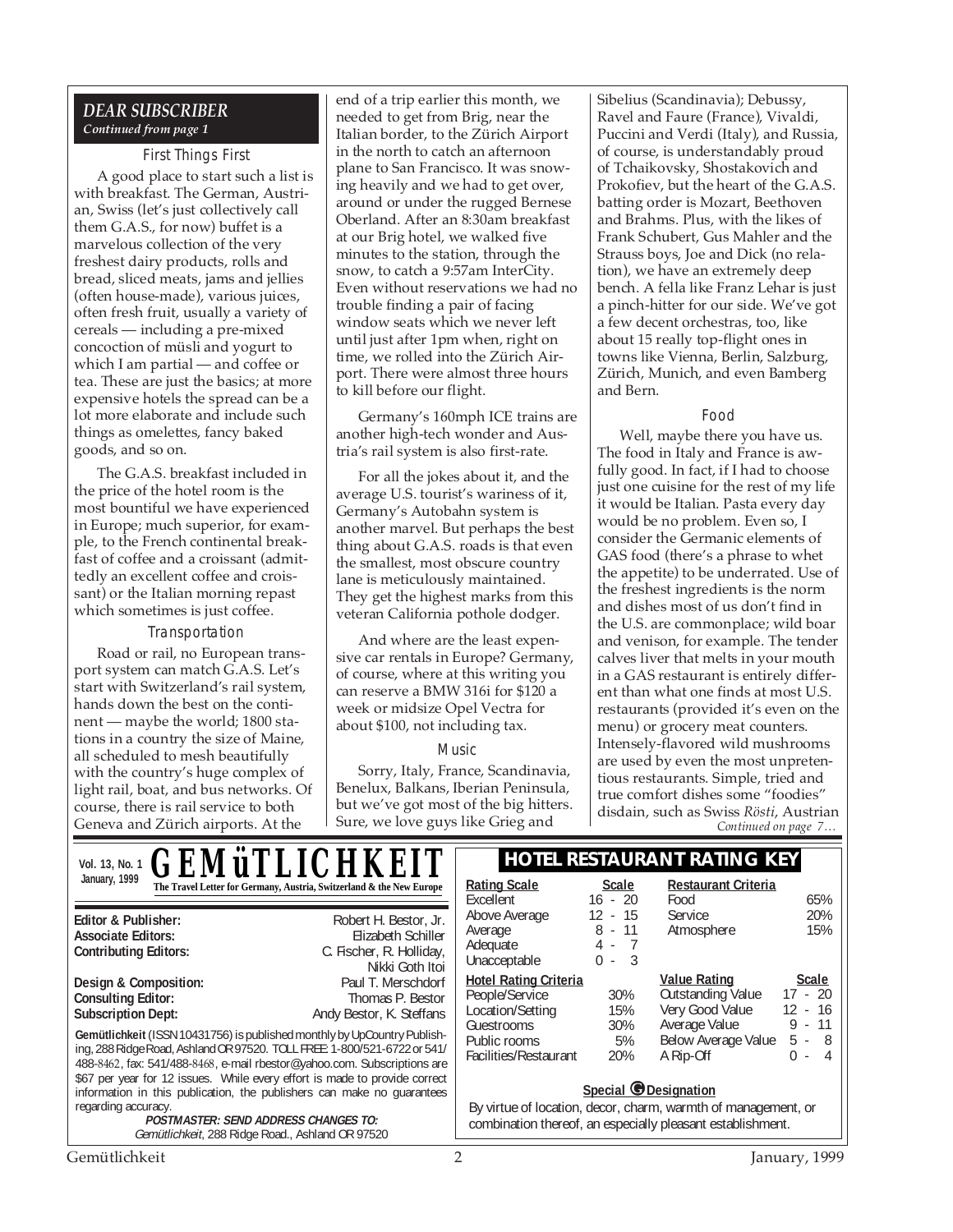#### *HEIDELBERG Continued from page 1*

up, so to speak.

It's simply because Heidelberg has sadly become a victim of its own intense popularity and, unlike its more cautious down-river rival Tübingen (see *Gemütlichkeit*, Nov. '97), hasn't always taken the right steps to deflect the numbing effects of mass tourism.

The net-net of this careless indulgence is painfully obvious, particularly in the summer months, when the bulk of the tourists, both foreign and domestic, arrive for a look-see.

With the 30,000 students out of town for the holidays, the vacuum is instantly filled by regiments of roaming rubber neckers disgorged from dozens of big belching diesel coaches, lined up in parking lots on the edge of the Old Town.

The sheer number and force of these incomers literally floods the center city, clogging alley and street, bar and restaurant, stall and store, as the endless lines of *Touristen* trail behind their brolly-toting guides: trolling for "I love Heidelberg" Tshirts and hats in the market square; spilling millions of frames of Kodak and Fuji in all the pretty places; and sopping up countless pints of frothy Adler beer in the outdoor cafes and student bars before heading, noisily and unsteadily, back to the busses for the next down river.

These coarse summer invasions have hardly gone unnoticed by travel writers, guidebooks and discriminating travelers, as Heidelberg is increasingly singled out as overcrowded, overrated, passe, pushy and borderline kitsch.

Even Rick Steves, of PBS and *Mona Winks* fame, has dropped Heidelberg from his top 20 Deutschland must-sees. "O Heidelberg, Du Feine," how far have you fallen!

The antidote to all this, of course, is to stay well clear in the peak season—July and August. Alternatively, you could take to the untrammeled *Gassen* (lanes) and wait for the daily invasion to subside before

#### **Heidelberg Info**

**Population:** 135,000

**Altitude:** 114 meters/374 feet

#### **Tourist Information:**

Pavillon am Hauptbahnhof, D-69115 Heidelberg, tel. +49/06221/21341, fax 167318, website: www.heidelberg.de/ cvb/

**Available in English for a small charge:** *Heidelberg Map* (with excellent selfguided walking tour) and *Heidelberg Tips*

#### **Distance from:**

| Berlin    | 627 Km/392 miles    |
|-----------|---------------------|
| Stuttgart | 122 Km/76 miles     |
| Darmstadt | 59 Km/37 miles      |
| Karlsruhe | 59 Km/37 miles      |
| Mannheim  | $20$ Km $/13$ miles |

#### **Train Times to other Cities:**

| Frankfurt       | 2 hrs (change Mannheim)            |
|-----------------|------------------------------------|
| Munich          | 3 hrs                              |
| Cologne         | 3 hrs (change Mannheim)            |
| Zürich          | 4 hrs (change Mannheim)            |
| Hamburg         | 4.5 hrs                            |
| Berlin          | 6.5 hrs (change Mannheim)          |
| Vienna          | 7 hrs (change Würzburg             |
| Paris           | 8 hrs (change Cologne)             |
| London          | 11 hrs (change Brussels & Cologne) |
| <b>Budapest</b> | 11 hrs (change Würz)               |
|                 |                                    |

**Guided Walking Tours 10 DM/\$6:** In German/English, daily 2pm April through October. In English, Thursday to Sundays, 10am April through October. All depart from University Square/ Lion's Fountain.

**Neckar River Boat Trips:** April through October, lasting between 1.5 to 3 hours, cost 6 to 16.50 DM (\$4-\$10). Multiple departures daily. Rhein-Neckar-Fahrgastschiffahrt, tel. 06221/20181. Personenschiffahrt Hornung., tel. 06221/480064. ×

doing any serious sight-seeing. Or, better still, hike the surrounding hills and inhale the city's indisputable bounties from above.

In fact, in our view, a visit to Heidelberg best begins not at ground zero at all, but rather in the clean air of the Königstuhl (King's Throne) above the castle or on the cross-river Philosopher's Way, with all those classic Old Town views that are burned into our collective memory banks from countless calendars and documentaries: a meandering Neckar *mit* gaily painted, slow-chug barges passing under a 17th century and portcullised *Alte Brücke*; a medieval huddle of spires and slate and sand

stone buildings set around a market square; everything supplanted by Heidelberg's crowning jewel — the classic ruined castle — all reds and pinks and purples in a canopy of forest green.

With this picture firmly in place, it's time to come down to earth for a closer, ground-level inspection.

As all the main attractions are within easy walking distance, Heidelberg is quite easily "done", sightseeing-wise, in a couple of leisurely days. But for the true atmosphere to soak in (and to do proper justice to all the student razzmatazz!), we recommend a longer stay, perhaps using Heidelberg as a base from which to explore the fertile Neckar Valley, the "castle road" to Rothenburg or the historic towns of Ladenburg, Bad Wimpfen and Schwetzingen.

Tops on every Heidelberg agenda, is of course, the famous Schloss. This three-star Michelin ruin (while not exactly at ground level) is still easily accessed either by road or funicular from the *Kornmarkt*, and bears witness to a colorful and turbulent history.

First mentioned in dispatches in 1225, it was altered, expanded and besieged on several occasions, before being reduced to its current wreck in 1693 during the Wars of Conquest.

In case you're not familiar with this particular bloody skirmish...or were absent from school on the day it was discussed...have no fear, for Heidelberg's history is a long and complicated one with explanations best left to erudite guides and guidebooks. Suffice to say that both the castle and the city got in the way of some dispute over a Royal title...and were rapidly reduced to rubble.

*Continued on page 4…* The castle, however, is still worth a visit. If not for the sensational views out across the city and river to the hills beyond, then for a look at the world's largest wine cask; 48,000 gallons in capacity, this *Grosses Fass*, constructed in 1751, was once guarded, according to legend, by a vertically-challenged court jester named Perkeo, who is said to have had a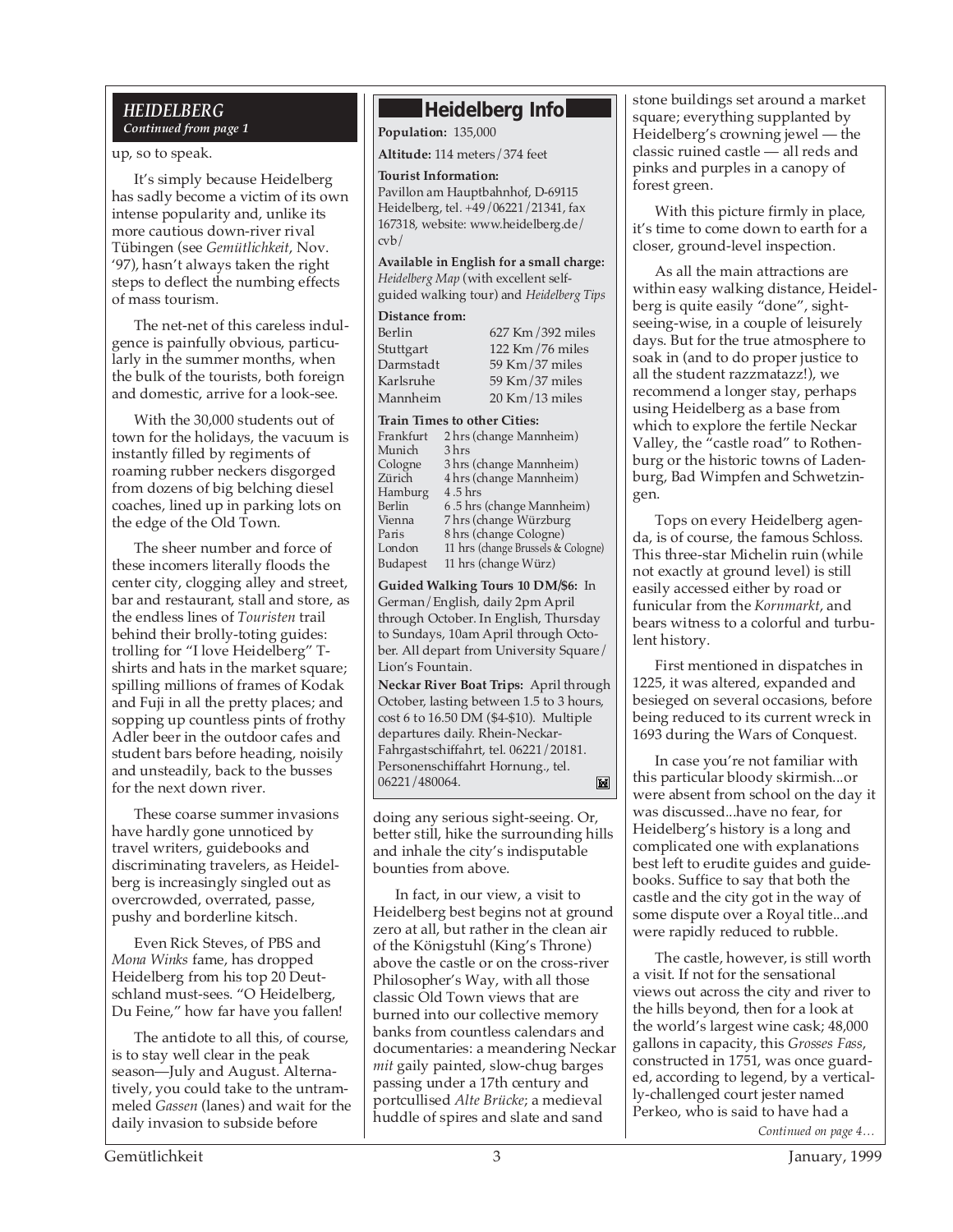#### *HEIDELBERG Continued from page 3*

monumental capacity for the juice! Now the cask doubles as a dance floor!

The castle presents its prettiest face at night from river level, when searchlights play on its crenelated ramparts and towers. Even more dramatic displays take place on the first Saturday of each summer month when blood-red spotlights recall the castle's fiery destruction...and fireworks provide the colorful crown of glories past.

Following the sacking, Heidelberg was rebuilt Baroque style on its original foundations, so the bulk of what one sees today is essentially 300 years-old, give or take the odd exception. (It should be noted too, that Heidelberg came through WWII safely, and is one of the very few cities of its size to have survived intact. The only remaining war legacy is the 20,000 GIs stationed at nearby Patrick Henry Village, adding a distinctly Yankee flavor to an already cosmopolitan population.)

The university, for which Heidelberg is best known...and around which so many of its romantic traditions radiate...is Germany's oldest, founded in 1386.

But don't expect to find said scholars on any kind of US-style campus, for most of the U's lecture halls, institutes, seminar buildings and clinics are spread out, hidden almost, throughout the Old Town.

 But it's Heidelberg's evocative and immensely attractive *Altstadt* that remains the touristic focal point.

 Pedestrianized in 1978, it is a veritable cornucopia of colorful markets and cobbled streets, Gothicstyle churches and monumental fountains. Along the Hauptstrasse, upmarket shops and antique stores vie with souvenir schlock. Coffee houses and open air restaurants fizz with activity and blend in seamlessly with lavishly decorated mansions, stately museums and quiet courtyards.

On one corner, two students

fiddle baroque. On another, a Wurlitzer blasts oompa. On yet another, religious icons are peddled. And so it goes.

As an important center of learning (it boasts seven Nobel Prize winners), Heidelberg lacks little in the way of cultural activities music, art, theater.

In the Palatinate Museum one can study the jawbone of the prehistoric "Heidelberg Man" who roamed the Neckar Valley in 500,000 BC. Or wonder at the wood carving skills of the ubiquitous Tilman Riemenschneider whose "Altarpiece of the Twelve Apostles" is on display.

If pharmaceuticals are more your thing, there's a museum dedicated to pestles and phials and apothecary equipment. And on a lighter note, there's always the Students' Gaol, where the more rowdy pupils were incarcerated, leaving on the sooty walls centuries of graffiti and coats of arms to memorialize their various escapades.

Ultimately, then, Heidelberg is about student life. About romance. The great traditions, the fraternities that still exist. The beanies, the sashes, the bizarre rituals called Mensur, or fencing matches, that continue today, albeit under cover. Where a scar on a cheek was, and is, considered a lifelong "badge of courage". A bond. Mark Twain wrote about it all in *A Tramp Abroad*.

The famous student taverns are filled with all this dueling memorabilia. With sabers and helmets. Goggles and medical devices. Faded tintypes of ancient and fraternal warriors who strutted Heidelberg's cobbled streets by day and its beer joints by night...competitively quaffing liter upon liter of frothy beer...before heading noisily and unsteadily home.

The circle, you might say, has been closed!

#### **Hotels**

It would be a shame to visit a city with a past as rich as Heidelberg's and not stay in one of its truly historic hotels. To be sure there's a full range of bed-in-a-box style places to

be had at lower cost and not a few in the higher priced range. But many of these are not only sterile and uninteresting, but a long, boring walk away from the old town.

Hotel zum Ritter St. Georg Located right on the Hauptstrasse, looking out over the Fischmarkt, this late Renaissance establishment is so remarkable that it has become one of Heidelberg's must-see sights. The venerable Green Michelin for Germany calls it a "magnificent bourgeois mansion."

Hotel zum Ritter St. Georg, which translates roughly as The Knight's House, is named for the carving of St. George in knightly armor which features prominently in the ornate five-story facade. Built in 1592 by a French Huguenot, this was the only patrician house to survive the devastation of 1693.

As a hotel, the zum Ritter has had its ups and downs, succumbing at times to a temptation to exploit its premier location with indifferent service and lackluster rooms. Happily, those problems seem to be long past. We were warmly greeted by the staff on our recent visit.

The hotel was completely renovated in 1996 and while some of the guestrooms are quite small, all are attractive and comfortable and the restaurant is considered one of the best in town. The elegant dining room, where main dishes are in the 22 to 35 DM (\$16-\$21) range, is all mirrors and brass and dark wood wainscoting under a dramatic rounded sepia ceiling.

A broad wooden staircase in the lobby leads up to a warren of corridors that open unexpectedly onto courtyards and sitting alcoves. Don't be surprised to come upon a full suit of armor tucked into one corner or another.

The flagship room, Number 101, is decorated in a soothing combination of yellow and blue and has a cozy sitting nook with tall windows that overlook the Fischmarkt below. The bath is large and fully tiled. There's a power shower, heated towel bars, and a full range of quality amenities. In high season this room is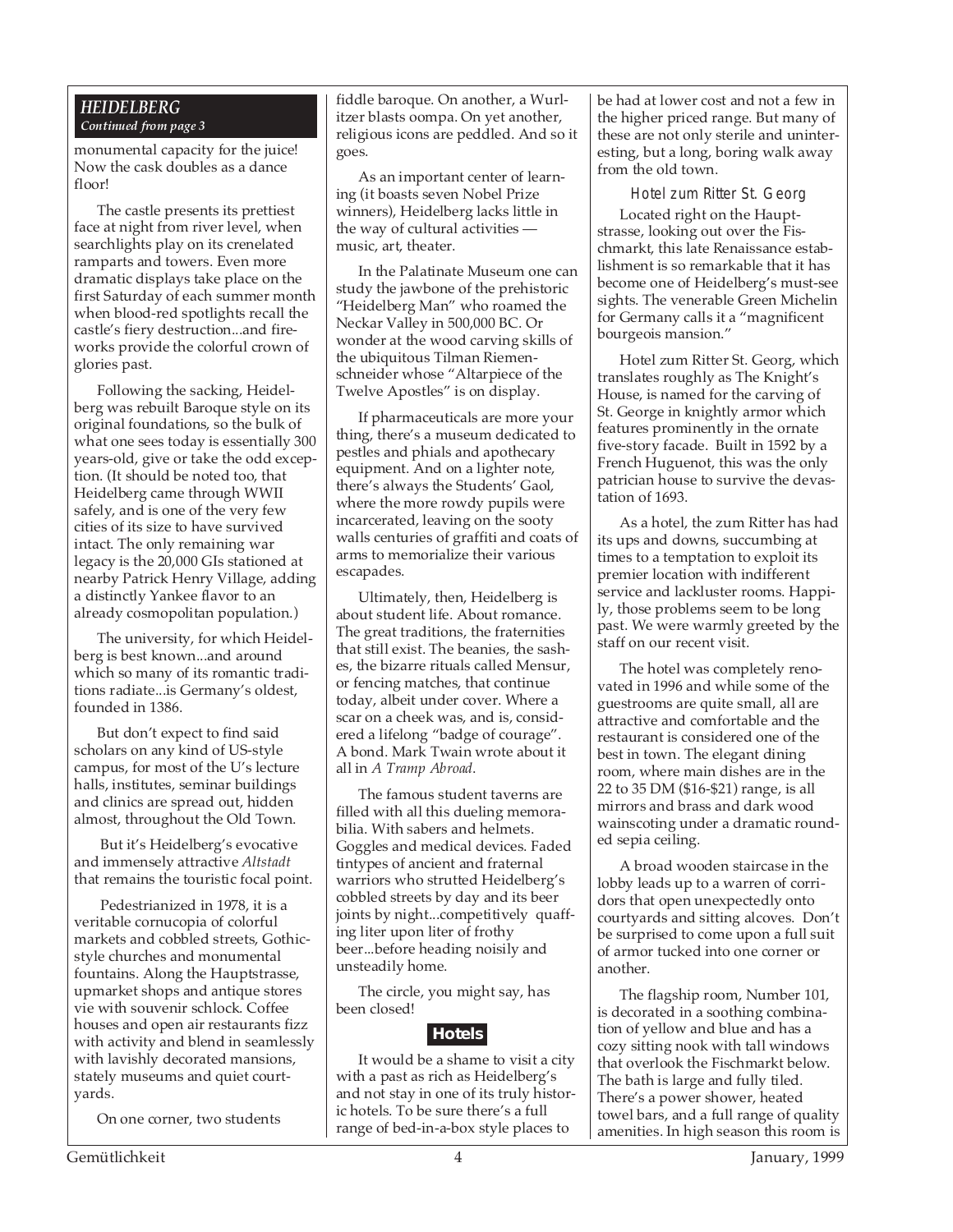a pricey 365 DM (\$216). In all there are 40-rooms all with minibars, hairdryers and cable TV.

**Daily Rates:** Singles 165-245 DM (\$98-\$145), doubles 265-365 DM (\$157-\$216), Junior Suite 390-420 DM (\$231-\$249).

**Contact:** Romantik-Hotel zum Ritter St. Georg, Hauptstrasse 178, tel. +49/ 062 21/135-0, fax 135-2 30, www. ritter-heidelberg.de/ **Rating:** Quality 14/20, Value 10/20

Hotel Hirschgasse

Even older is the Hirschgasse across the river from the castle/old town and up a steep but short hill that leads beyond to the aforementioned Philosopher's Way.

The ancient inn was first mentioned in the recorded history of Heidelberg in the year 1472, part of a romantic encounter between poet Johann von Soest and the innkeeper's daughter.

Throughout the ages there has been no shortage of association with the rich and/or famous. The city's first dueling fraternity was founded on these very premises. Bismarck was apparently a regular visitor and not above carving his name into the wooden tabletop along with everyone else's — beer is still served nightly in the Mensurstube (duelers' tavern) on that same table, now over 200 years old.

Other visiting luminaries have included Mark Twain who wrote appreciatively about the inn and its action in *A Tramp Abroad*…and two fierce sounding Russians, Wooden Lip and Black Peter.

Enter through a courtyard into a low arched doorway and the tiny brick floored lobby. A length of paisley fabric artfully draped over the wrought iron stair railing let's you know right away that this is no ordinary establishment. Nothing is left to chance…every aspect, from the decor to the cordiality of the staff, is polished and buffed to perfection.

The Kraft family first bought the hotel in 1972. Now second generation Ernst and his English wife Allison — with the help of three year old Emma — run the daily operation

while technically retired *Grossmutter* tweaks the pillows into perfection in the background.

In 1988 the guest rooms were all remodeled into twenty suites each of which was given a theme-Peking, Blueberry, Patio. The actual decorating was done by the Laura Ashley group and is extremely attractive with coordinated fabrics, furnishings, wallpapers and color schemes.

The suites come in three sizes. Junior Suites are the smallest and most basic but still qualify as outstanding by any standard. Senior Suites, equipped with Jacuzzis and four-poster beds, are in the middle category. And at the very top reign the Salon Suites with balconies, leather chairs, replica telephones and TVs that rise magically from the floor. In the wrong hands all that prettiness could be a bit oppressive but the Krafts are so nice and so enthusiastic and so dedicated to their home and their work that a successful stay is virtually guaranteed.

The formal dining room, **Le Gourmet**, has parquet floors, a wattle-and-daub ceiling, a ceramic tile stove and a mere seven tables. Main dishes start at 40 DM (\$24).

Less expensive meals are served in the rustic **Mensurstube** where swords hang from the ceiling and you can all but reach out and touch Bismark et al. The traditional menu choices cost 22 to 30 DM (\$12-\$18).

**Daily Rates:** Jr. Suites 295-350 DM (\$175-\$208), Sr. Suites 350-450 DM (\$208-\$266), Salon Suites 450-650 DM (\$266-\$385). Breakfast 25 DM (\$15) per person.

**Contact:** Hotel Hirschgasse, Hirschgasse 3, Heidelberg, tel. +49/ 06221/4540, fax 454-111, www.hirschgasse.de. Proprietor: Ernst Kraft.

**Rating:** Quality 17/20, Value 12/20

Hotel Hollander Hof

This hotel isn't the oldest in town it only dates from the debacle of 1693 — but what is lacking in age is more than compensated for by location. The windows behind the pink-and-white baroque facade look directly out onto a square beneath the *Alte Brücke*, Heidelberg's second

most photographed landmark. And, of course, the River Neckar.

The 40 rooms are simply but comfortably furnished and have all the necessities including TV, safe, hairdryer, mini-bar, phone and radio. The best are those with the river/bridge view. Some are designated for nonsmokers, six are equipped for handicapped travelers.

**Daily Rates:** Singles 160-195 DM (\$95-\$115), doubles 195-290 DM (\$115-\$172)

**Contact:** Hotel Hollander Hof, Neckarstaden 66, Heidelberg, tel. +49/06221/6050-0, fax 6050-60

**Rating:** Quality 11/20, Value 11/20

*Here are some Heidelberg hotel options previously reviewed in Gemütlichkeit.*

Gasthof Hackteufel A small, informal and homey hotel and restaurant near the *Alte Brücke*.

Each guestroom is different and individually furnished. The best is Number 12, an attractive attic room with sloping beamed ceiling and castle view.

The hotel's rustic little restaurant has long been a *Gemütlichkeit* favorite.

**Daily Rates:** Singles 120-160 DM (\$71-\$93), doubles 200-250 DM (\$118- \$148)

**Contact:** Hackteufel, Steingasse 7, D-6900 Heidelberg, tel. +49/06221/ 27162, fax 165379. Proprietor**:** Heinrich Scholl

**Rating:** QUALITY 12/20, VALUE 9/20

Perkeo Hotel & Restaurant Small, modern lodgings midway the length of Hauptstrasse with an attractive restaurant and outdoor terrace. Try Number 18 which opens to a quiet courtyard.

**Daily Prices:** Singles 120-180 DM (\$71-\$107), doubles 160-200 DM (\$95- \$118)

**Contact:** Perkeo Hotel-Restaurant, Hauptstrasse 75, D-6900 Heidelberg, tel. 06221/14130, fax 141337. Proprietor; Klaus Müller

**Rating:** QUALITY 10/20, VALUE 8/20

*Continued on page 6…*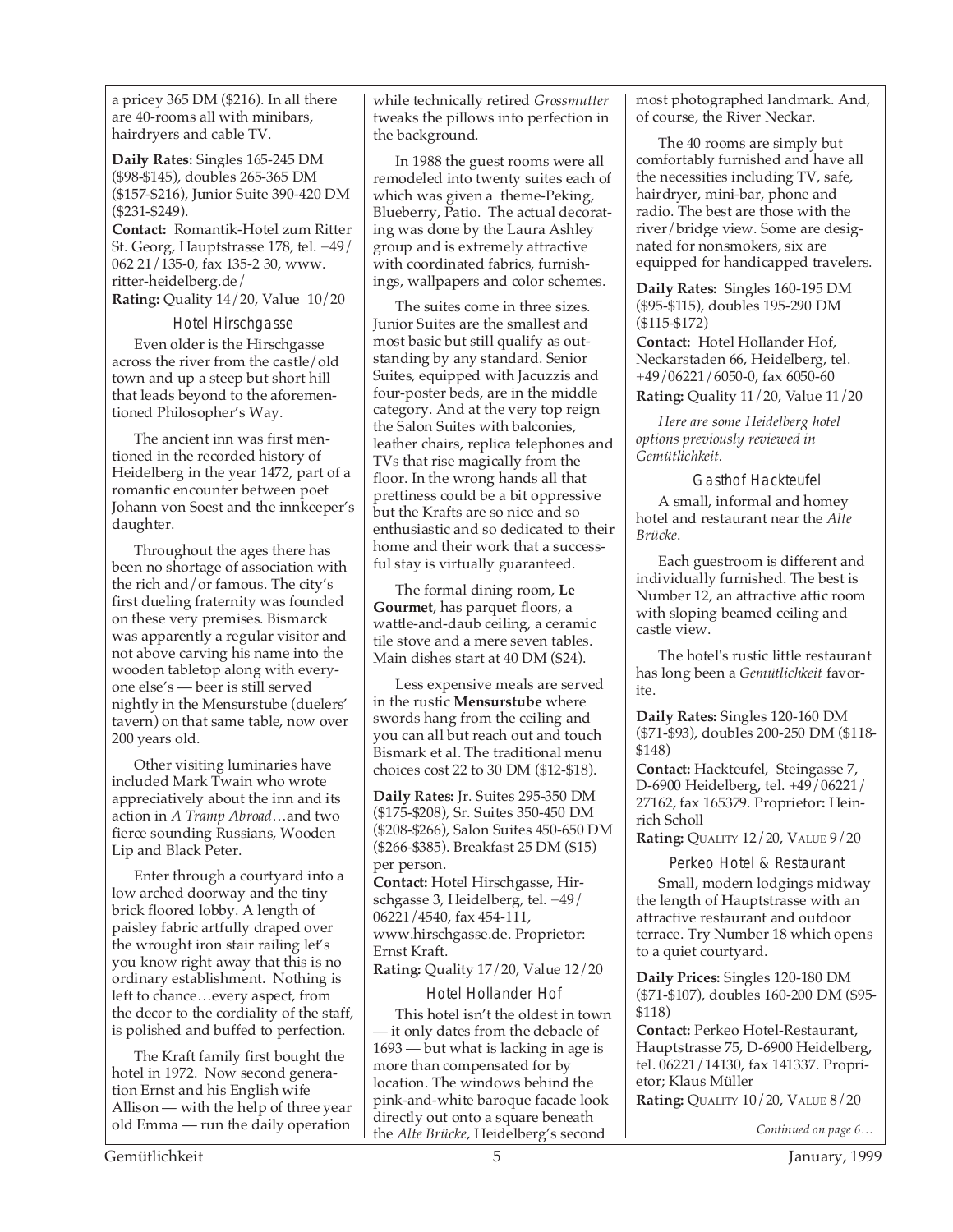#### *HEIDELBERG Continued from page ???*

**Other hotel notes:** If you don't mind a Western-style hotel with modern, well-maintained facilities but without a lot of charm, the **Holiday Inn Crown Plaza**, located west of the *Altstadt,* near the Gaisberg Tunnel, was, at press time, offering a price of \$135 per night via their U.S. toll free number 800-465-4329. Holiday Inn Crowne Plaza, Kurfürstenanlage 1, D-69115, phone 06221/9170, fax 06221/21007.

• Heidelberg's only five-star hotel is the 135-room **Der Europäische Hof - Hotel Europa**, on the west edge of the *Altstadt*, about three blocks from Hauptstrasse. For an atmospheric evening, book a table in the hotel's **Kurfürsten-Stube-Grill**. This is a clubby, old-world marvel of glossy carved wood ceilings, inlaid paneling and copper serving hoods. A "grand" hotel and restaurant with prices to match. Der Europäische Hof-Hotel Europa, Friedrich-Ebert-Anlage 1, D-69117 Heidelberg, phone 06221/5150, fax 06221/515555.

• For less expensive accommodations try: **Hotel Garni Am Kornmarkt**, Kornmarkt 7, D-69117 Heidelberg, tel. +49/06221/24325, singles 75 to 120 DM (\$44-\$71), doubles 130 to 175 DM (\$77-\$104); or farther out, but with more services...

**Ambiente Hotel garni**, In der Neckarhelle 33-35, D-69118 Heidelberg-Ziegelhausen, tel. +49/06221/ 8992, fax 89920, singles 110 DM (\$69), doubles 160 DM (\$95)

#### **Restaurants**

Wirthaus zum Spreisel

In a flash of wisdom, the powers that be at the **Hollander Hof** closed their rather mediocre restaurant and rented out the space to the very accomplished folks who now operate it as Wirthaus zum Spreisel, perhaps our favorite place to eat in Heidelberg.

In warm weather, tables spill out into the square that runs in front of the Hollander Hof to the *Alte Brücke*.

The food is based on traditional German favorites but with welcome modern twists. There are also foreign dishes with German twists. Wurstsalat *Lyon d'Or* is a thinly sliced, finetextured sausage that's slightly piquant. Served with a big portion of outstanding *Bratkartoffel*, hardboiled egg and fresh tomatoes, the cost is 24 DM (\$14). *Französischer Toast* (definitely NOT French toast) is a warmed baguette presented with Hungarian sausage and Camembert cheese, also 24 DM (\$14). *Kalbsteak* with more of those delicious *Bratkartoffel* and a salad of corn, kidney beans and greens runs 28 DM (\$17).

Wirthaus zum Spreisel, Neckarstaden 66, tel. 23543 **Rating:** Quality 14/20, Value 15/20

#### Zum Roten Ochsen

As in any destination so heavily patronized by tourists, Heidelberg has plenty of either awful or unremarkable eating places, including every conceivable fast food opportunity from McDonald's to Pizza Hut, and even a disturbing number of American sports bars and Tex-Mex eateries.

The surprise in Heidelberg is that there is also very good food to be had even at venues that are wellknown to tourists. In particular, the famous student bars where beer drinking and singing and you-don'twant-to-know-what has been going on for centuries.

To begin with, nobody has been foolish enough to 'decorate' — or redecorate. The carved up table tops, yellowing photographs and student paraphernalia have been there for a very long time and aren't likely to go anywhere soon.

As a group these student bars are called *Historischer Studentenlokal* and they're all about 300-years-old.

The Zum Roten Ochsen has been in the Spengel family for six generations, since 1839, in fact. As a bar, though, it goes back to 1703. Everyone who comes to Heidelberg eventually seems to end up here, including the likes of Bismark and Mark Twain (neither of whom seemed to miss much), John Foster Dulles, Marilyn Monroe and John Wayne. Powder horns, antlers, pewter and ceramic steins, old photographs and

faded mirrors, cover the walls, even the ubiquitous name carving moves from the tables up the walls and onto the ceiling.

At 7pm the crowd is aged 35+, mostly male and generally local. An hour later a piano player arrives and the noise level gradually rises with the increase in time and number of beers consumed. What happens in the wee hours you'll have to discover for yourself.

The wait staff are sensible-looking, mature women who add a homey feel to the place — and presumably know exactly how to deal with errant behavior from rowdy young men.

The food is hearty and surprisingly good. Perhaps after a few generations of practice that's to be expected. Two big pieces of *Schwein Schnitzel*, served with *Pommes Frites* and *Salat* are 20 DM (\$12). A pound of *Spargel* (fresh asparagus) with hollandaise sauce and *Neue Kartoffeln* is 27 DM (\$16), a plate of three different kinds of ham (*Schinken Plat*) added another 10 DM (\$6)

A final note: the toilets are amazingly clean and notably absent graffiti.

Zum Roten Ochsen, Hauptstrasse 217, Heidelberg, tel. 20977. No cards. **Rating:** Quality 14/20, Value 11/20

#### Schnookeloch

Slightly less chaotic and a notch or two up on the culinary scale is Schnookeloch, Heidelberg's oldest student tavern. The usual carved table tops, dark wood paneling and faded photos line the walls in the manner you've come to expect. There's also, however, a pretty courtyard where shade and cool breezes are most welcome on a hot day.

Each day there's a *Studententeller* or daily special for 12 DM. (\$7) On our visit, *Bergstrassler Kartoffelsuppe* (potato soup), full of all kinds of root vegetables and cabbage that had been partially pureed to thicken and sprinkled with fresh parsley was followed by *Gebackenes Schollenfilet mit Sauce Remoulade,* (crisp fried plaice) and *Kartoffelsalat*. Both were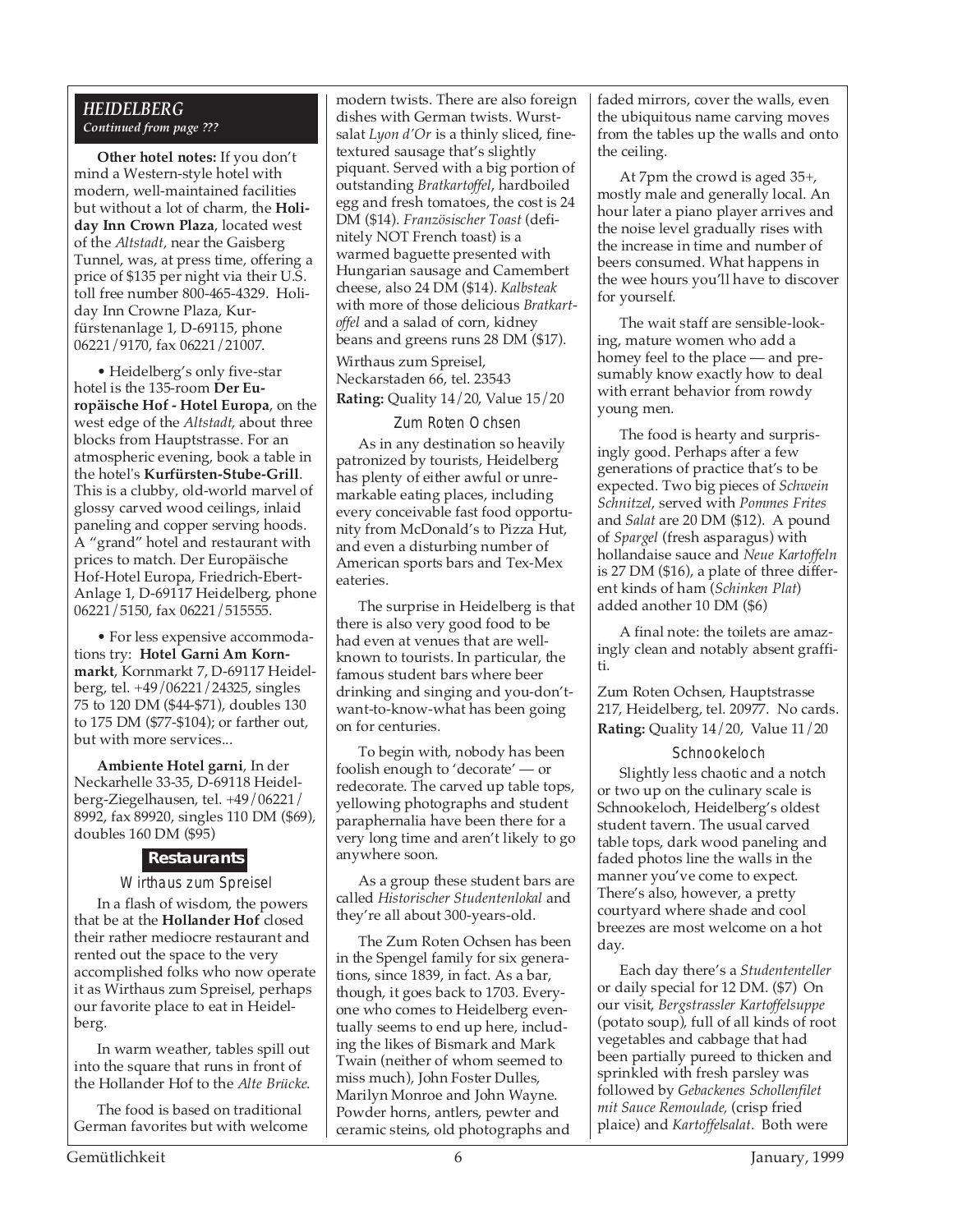delicious and served with thick slices of pumpernickel bread.

Schnookeloch also has 11 guestrooms, the best of which is Number 14, a pleasant double with windows on two sides and a large balcony furnished with table and chairs. It rents for from 220 to 260 DM (\$130- \$154), depending on the season. Number 22 is considerably smaller, with twin beds and two windows looking out on the narrow street, and goes for from 170 DM (\$101).

Schnookeloch, Haspelgasse 8, Heidelberg, tel. 14460.

**Rest. Rating:** Quality 13/20, Value 15/20

**Hotel Rating:** Quality 11/20, Value 8/20  $\blacksquare$ 

#### *EUROPE TRAVEL DIGEST Continued from page 1*

1999 and tickets must be purchased by March 5, 1999.

Roundtrip fares from Florida to Germany start at \$448 for travel in October. For departures between May 1 and June 15 and in September, the roundtrip airfare is \$548 and \$748 for departures between June 16 and August 31. LTU offers scheduled nonstop flights from Miami, Orlando and Ft. Myers to Düsseldorf. Connections at these prices are also available to Frankfurt, Hanover, Berlin and Munich. The fares are also available from several other Florida cities to Düsseldorf, Hanover and Frankfurt, via Miami and Orlando.

From Los Angeles, round trip travel in October is \$498 and \$598 for departures between May 10 and June 15 and in September. For peak season departures the roundtrip airfare is \$848. LTU's nonstop flights between Los Angeles and Düsseldorf begin on May 10 and offer connections to Hanover, Berlin, Frankfurt and Munich. The fares are also available, via Los Angeles, from San Francisco, San Diego, Oakland, Sacramento, Fresno, Monterey, Las Vegas and Phoenix to Düsseldorf and Hanover.

As of January 1, 1999, LTU flights between the U.S. and Germany are nonsmoking.

Contact any travel agency or call LTU at 800-888-0200. Information is also available at www.LTU.com.

■ For a close-up look at the Alps in winter try the Rhaetian Railway's **Winter Panorama Express.** The service runs through March 11, 1999, every Tuesday, Wednesday and Thursday both directions on the Landquart - Davos - St. Moritz route. Passengers sit in the same panorama cars used by the legendary Glacier Express. Holders of the Swiss Pass, Europass and Eurail passes can travel at no extra cost. Reservations are mandatory, cost Sfr. 6 (\$4), and can be made at any railway station in Switzerland.

#### *DEAR SUBSCRIBER Continued from page 2*

*Schnitzel*, and *Eisbein* (pork shank) in Germany, may not be the latest "California Cuisine" but are, in the hands of the right chef, delicious. And, of course, if you want to eat Italian, just head for the Swiss canton of Ticino. For Michelin-starred French cookery try the Swiss canton of Vaud.

#### Beer & Wine

I find beer superb in both Austria and Germany and merely "very good" in Switzerland, which is a wine-drinking country.

When it comes to wine, G.A.S. doesn't get the credit it deserves. The everyday bottles of all three countries measure up to any country in the world, including France and Italy. When it comes to the pricier stuff, Germany, at least, is a worldclass player. No white wine anywhere is quite like the luscious nectar produced on the banks of Germany's Mosel, Saar and Rhine rivers. And, though not in the class yet of great vineyards of Bordeaux or Burgundy, red wines from Baden-Württemberg have improved dramatically in the last 20 years.

As for Austria, I refer you to page 8, column 3.

Overall, Switzerland, may be the best wine-maker of the three countries, but since there isn't enough to export, few know or care. I have had extraordinary white wines from the

vineyards of the Vaud along Lake Geneva, and delicious, complex reds from the Rhône Valley in the Valais.

#### Variety

Taken as a region, G.A.S. offers mountains, lakes, islands, a variety of seacoasts, four languages, several cuisines, and climates that range from almost subarctic in the north of Germany to nearly subtropical in Switzerland's Ticino canton.

#### People

This is where the wicket gets a little sticky — at least for those who have never visited G.A.S. In contrast to the post-WWII attitude regarding the Japanese, the media has cast German speakers as virtual cartoon characters. Think about it, when was the last time you heard or saw an advertisement in which a Germanic character was not a caricature? Ads and movies almost always portray people with German accents as uptight, inflexible martinets; fat, funloving, beer-swilling bumpkins, or elegant but terrifyingly evil Gestapo interrogators. Are there Germans like that? Of course, but imagine the outcry in this country if a TV ad caricatured the Japanese.

If you've spent some time in the Germanic countries you know such portrayals are inaccurate. It is always a mistake to characterize an entire people. In little country towns throughout G.A.S. visitors are almost always met with warmth and friendliness — just as they are in smalltown America. In big cities, encounters can be more brusque — just as in New York or Los Angeles. But we should remember that hospitality in the Germanic countries is part of the culture. It is ingrained in the families who run the thousands of small hotels and restaurants all across Germany, Austria and Switzerland. Remember, *gemütlichkeit* is both a German word that doesn't translate to other languages and a concept that is unique to the Germanic countries.

Probably I'm not wholly objective in these matters; and the fact that you are reading this newsletter says you, too, are a G.A.S. fan. In the end, it comes down to what gets your heart into high gear. — RHB